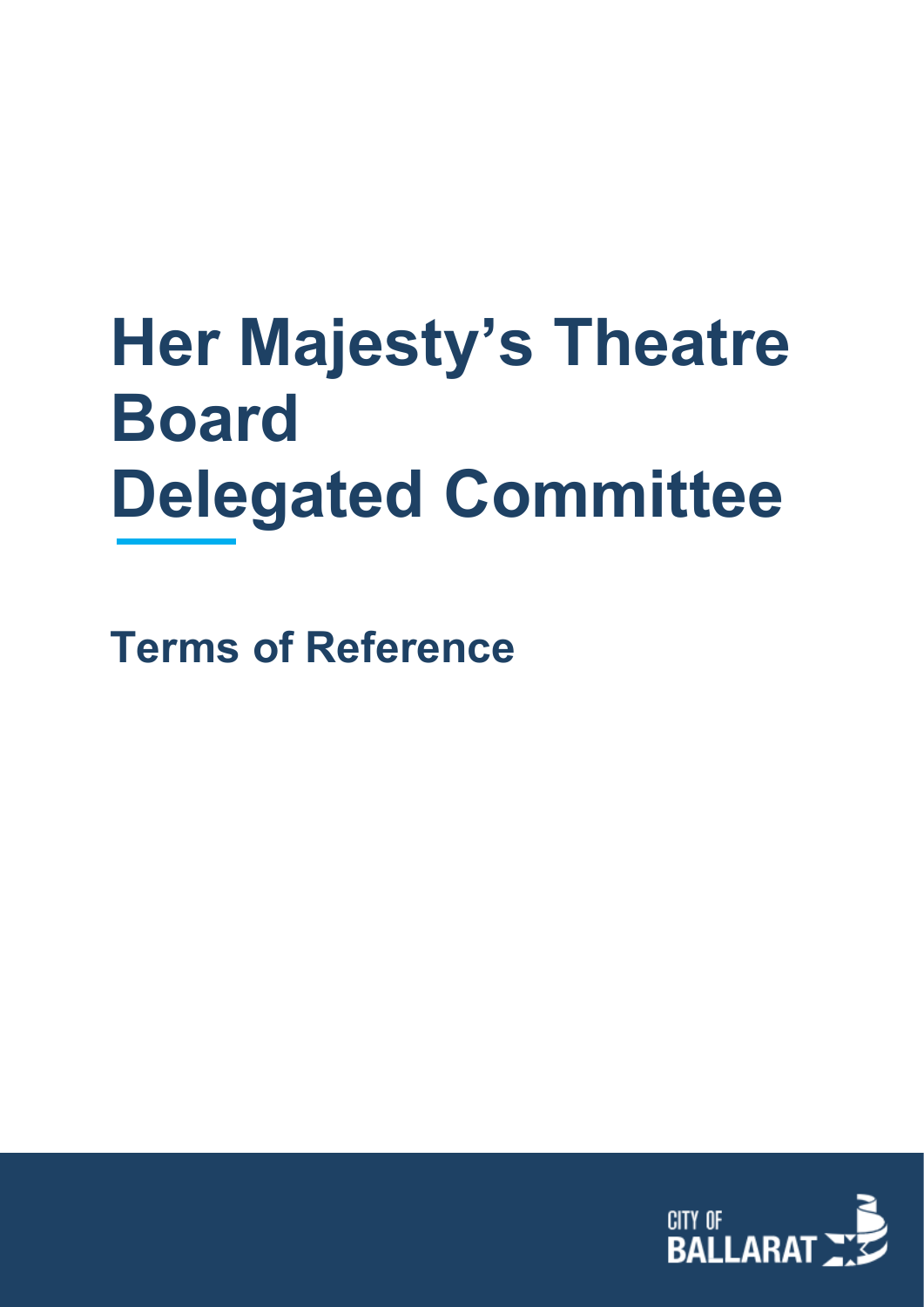

# **Contents**

| 1 <sub>1</sub>   |  |
|------------------|--|
| 2.               |  |
| 3.               |  |
| 4.               |  |
| 5.               |  |
| 6.               |  |
| $\overline{7}$ . |  |
| 8.               |  |
| 9.               |  |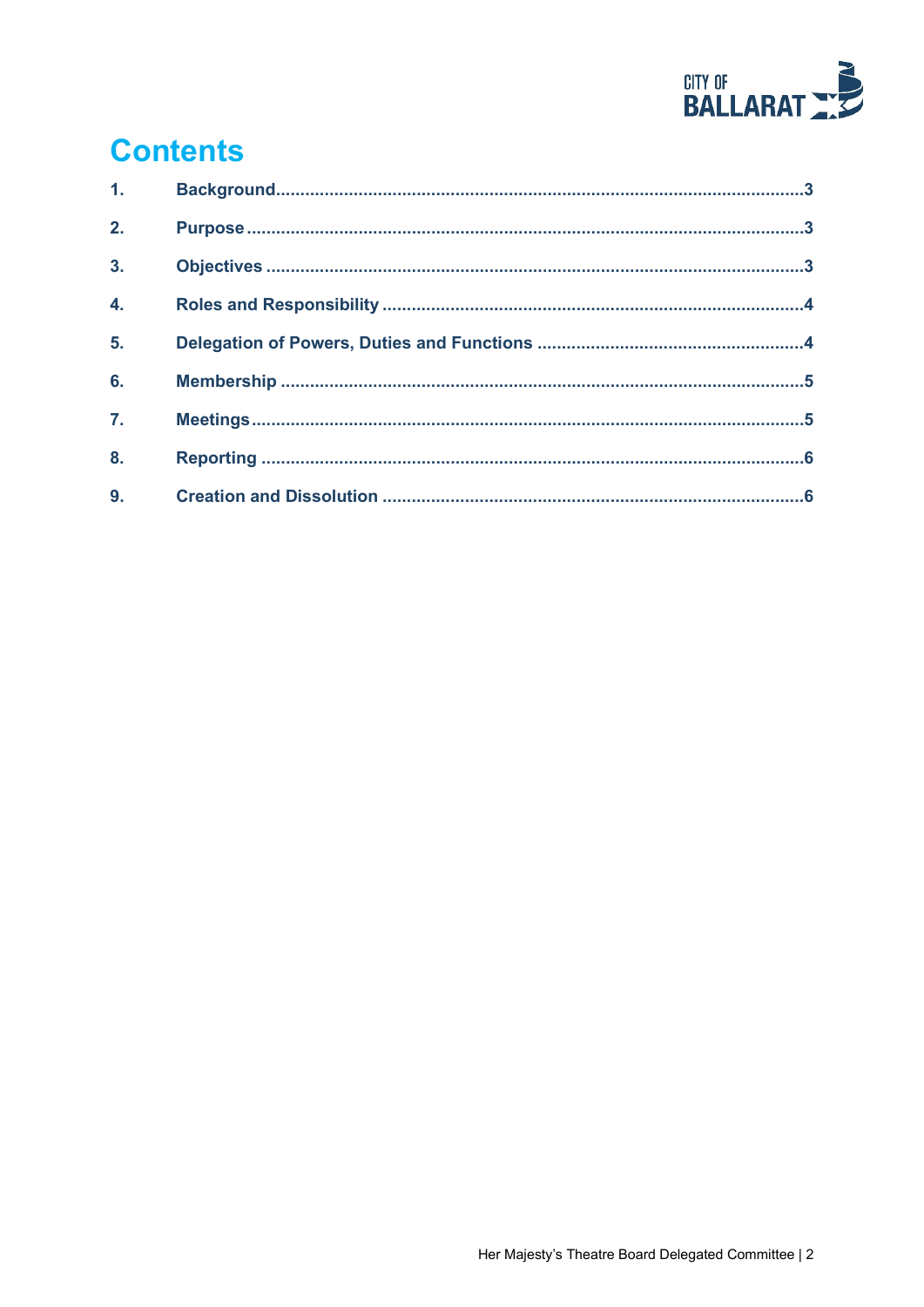

# <span id="page-2-0"></span>**1. Background**

- 1.1. By this Terms of Reference document, the Ballarat City Council (Council) establishes the Her Majesty's Theatre Board Delegated Committee (Committee) pursuant to section 63 of the *Local Government Act 2020* (LGA). The Committee is established to provide advice on matters relating to the performing arts in Ballarat and the management of Her Majesty's Theatre.
- 1.2. The members of a Delegated Committee have the powers, duties and functions of Council as set out in these Terms of Reference and the Instrument of Delegation. These Terms of Reference set out the structure and basis on which the Committee can make decisions for and on behalf of Council.
- 1.3. These Terms of Reference are authorised by a resolution (R205/20) of Council passed on 12 August 2020.

#### <span id="page-2-1"></span>**2. Purpose**

The Committee is established for the purpose of providing advice to Council on:

- 2.1 the strategic direction regarding Her Majesty's Theatre;
- 2.2 industry trends and focus within the performing arts; and
- 2.3 setting the priorities for performing arts activities at Her Majesty's Theatre Ballarat and other venues that will enhance Ballarat as a place for the performing arts.

# <span id="page-2-2"></span>**3. Objectives**

The objectives of the Committee are:

- 3.1 Provide a critical link between Council, staff, the people of Ballarat, and the performing arts community;
- 3.2 Contribute advice from a skills-based perspective to ensure that Council's policies, strategies and programs are relevant to Her Majesty's Theatre and the performing arts;
- 3.3 Stimulate community dialogue and debate through raising contemporary issues with staff, patrons, users and consistent with all Council policies;
- 3.4 Advise on the development and implementation of a strategy for the Theatre that provides for a range of cultural experience that support Ballarat and district residents and stakeholders, including local theatre companies and Royal South Street Society;
- 3.5 Advise and advocate for the central importance of performing arts of the Ballarat community;
- 3.6 Provide advice and guidance around programming and events to ensure they are managed in a financially responsible manner; and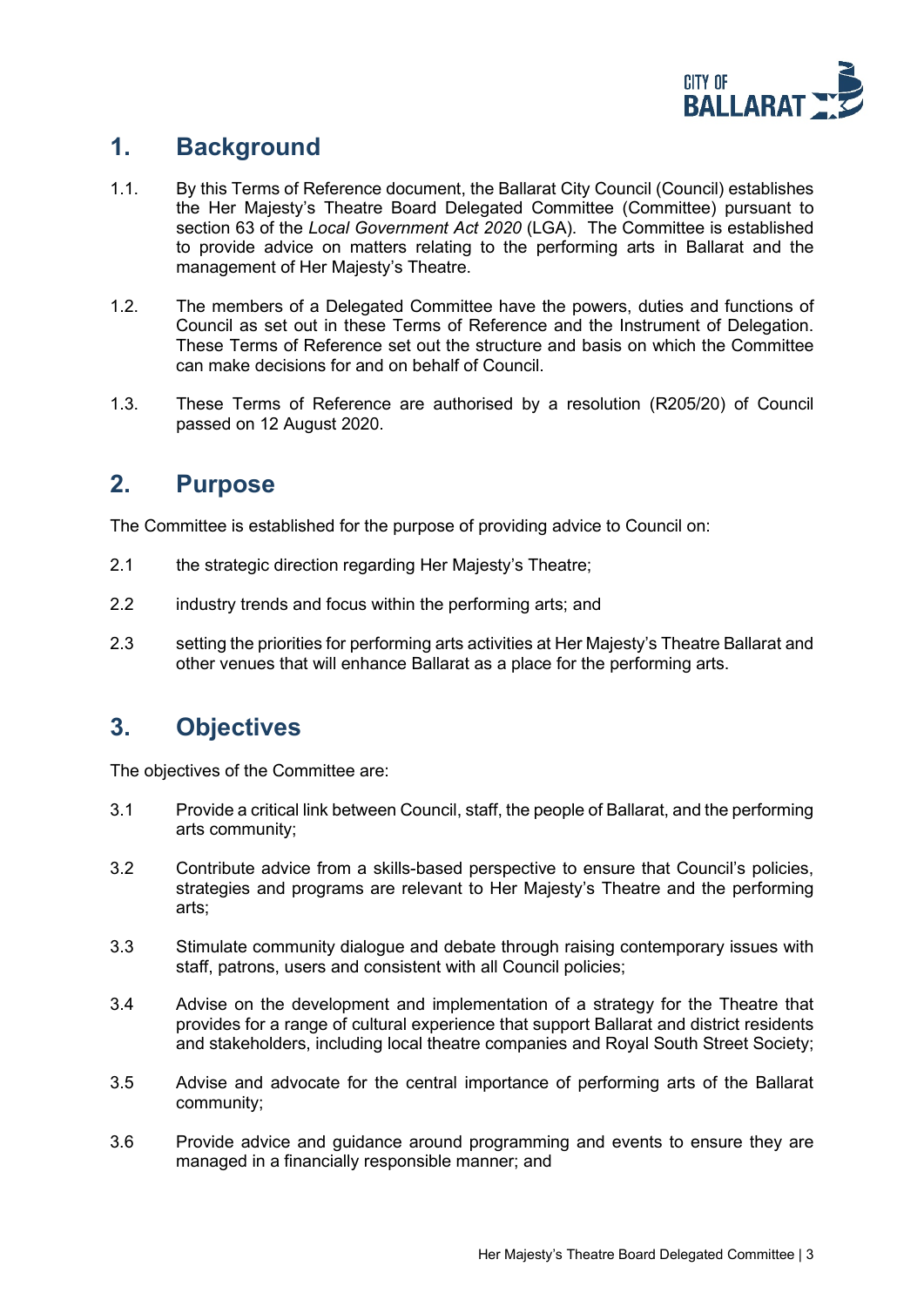

3.7 Support the City of Ballarat in its leadership role in the performing arts.

#### <span id="page-3-0"></span>**4. Roles and Responsibility**

The role of the Committee is:

- 4.1 To exercise Council's powers and carry out Council's duties and functions, in accordance with these Terms of Reference and as permitted by the Instrument of Delegation, for Her Majesty's Ballarat;
- 4.2 Provide strategic guidance to Council and Council officers on the management of Her Majesty's Theatre;
- 4.3 Advise on the Theatre operations to enhance the delivery of a safe and welcoming environment for staff, users and patrons consistent with al Council Policies;
- 4.4 Advise on the development and implementation of a strategy for Her Majesty's Ballarat that provides for a range of cultural experiences that support Ballarat and district residents and stakeholders, including local theatre companies and the Royal South Street Society;
- 4.5 Provide advice and recommendation to Council on the development of strategies, policies and projects pertaining to Her Majesty's Theatre and the performing arts in Ballarat;
- 4.6 Promote the participation of Her Majesty's Theatre and the performing arts in the strategic planning and development of activities within Ballarat;
- 4.7 Review and advise on how Theatre operates in a financially responsible manner and delivers good value to stakeholders; and
- 4.8 Support the work of Council in developing partnerships with the wider community and government sector to promote and development the performing arts within Ballarat.

#### <span id="page-3-1"></span>**5. Delegation of Powers, Duties and Functions**

- 5.1 In order to fulfil and carry out its purposes and objectives Council delegates to the members of the Delegated Committee, pursuant to section 11(1)(a) of the *Local Government Act 2020,* the powers, duties and functions set out in the Instrument of Delegation passed at Council on 22 July 2020 (R180/20) and attached to these Terms of Reference.
- 5.2 The powers, duties and functions of Council conferred on the Committee by these Terms of Reference and Instrument of Delegation must be exercised in accordance with any quidelines or policies that Council may from time to time adopt.
- 5.3 Committee members are at all times expected to act in accordance with their responsibilities set out in Council's Governance Rules and the Committee Policy.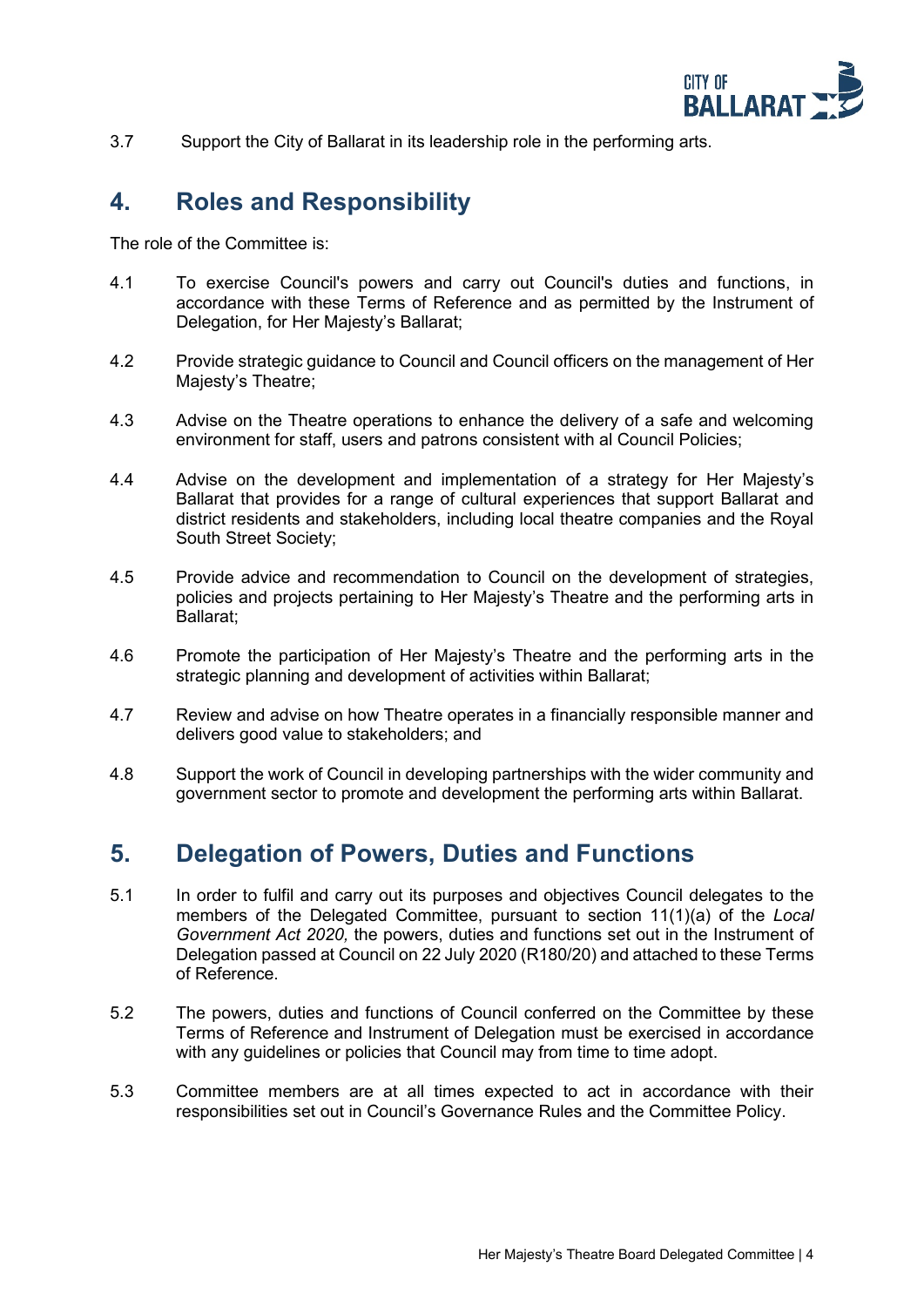

# <span id="page-4-0"></span>**6. Membership**

- 6.1. The Committee will consist of 12 (Twelve) members comprising:
	- 6.3.1 Four (4) external skills-based community members, sought through publicly Invited Expressions of interest;
	- 6.3.2 Four (4) members nominated by the Royal South Street Society Inc;
	- 6.3.3 One (1) User Group representative nominated by consensus of local user groups; and
	- 6.3.4 Three (3) Councillors appointed by the City of Ballarat.
- 6.2. Council Officers who attend the meetings of the Committee are to provide advice and support to the Committee and are not considered Committee members and do not have voting rights.
- 6.3. Each member of the Committee has and may exercise one equal vote on any question before the Committee for determination.
- 6.4. Council will revise the membership and voting rights of each Committee member as it sees fit.
- 6.5. The Councillor appointed by the Council or the Mayor will be the Chairperson of the Committee in accordance with section 63(2)(a) of the *Local Government Act 2020.*
- 6.6. If the Chairperson is absent from a Committee meeting, the Committee will select a temporary Chairperson to chair the Committee meeting.
- 6.7. All of the Committee members must submit primary and ordinary returns to Council in accordance with section 81 of the *Local Government Act 1989*.
- 6.8. Membership is for a three (3) year period, Board members have an option to reapply to the Board for a further 3-year term with the approval of Council with a limitation of 2 consecutive terms, with the exception of the Royal South Street Society CEO who may serve additional terms.
- 6.9. Terms of membership will expire in December on a triennial basis.

# <span id="page-4-1"></span>**7. Meetings**

- 7.1 Unless Council resolves otherwise, Committee meetings must be conducted in accordance with:
	- 7.1.1 Council's Governance Rules;<br>7.1.2 section 61 Local Government
	- section 61 *Local Government Act 2020*; and
	- 7.1.3 the Committee's discretion, as exercised from time to time.
- 7.2 The Committee will meet at least six (6) times per year or as agreed by the Board from time to time.
- 7.3 A quorum of the Committee will be half of the members plus one.